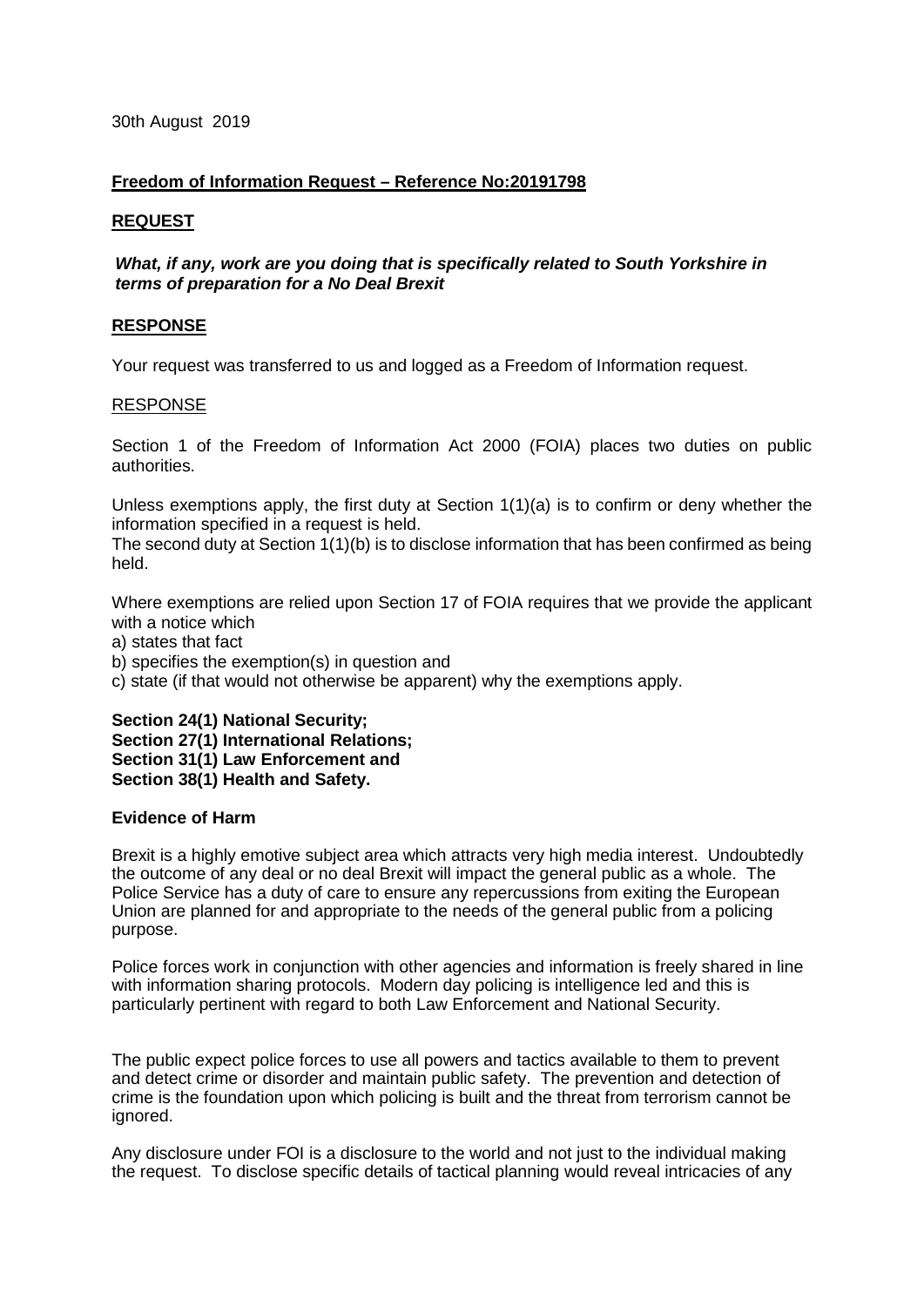planned operations thereby undermining the smooth delivery of operational law enforcement.

Furthermore, the planning information would be beneficial to terrorists inasmuch as such awareness would enable those intent on carrying out terrorist atrocities to target any particular weakness that may be highlighted.

It is generally recognised that the international security landscape is increasingly complex and unpredictable. The current UK threat level from international terrorism, based on intelligence, is assessed as of today's date, as 'Severe' which means that a terrorist attack is highly likely, see below link:

#### <https://www.mi5.gov.uk/threat-levels>

Varying tactics are used by terrorist groups and in order to counter criminal and terrorist behaviour, it is vital that the police have the ability to work together, where necessary covertly, to obtain intelligence within current legislative frameworks to assist in the investigative process to ensure the successful arrest and prosecution of offenders who commit or plan to commit acts of terrorism.

To achieve this goal, it is vitally important that any information sharing takes place between police officers, members of the public, police forces as well as other security law enforcement bodies within the United Kingdom and at times abroad. Such an action would support counter-terrorism measures in the fight to deprive terrorist networks of their ability to commit crime.

Information is shared both ways with agencies and the impact of disclosing information at this time would undermine the relationship between all agencies, both within the United Kingdom and overseas, which could hinder the prevention or detection of crime and the apprehension or prosecution of offences.

Smooth relations between the United Kingdom and other States is reliant on upholding confidence and trust between Governmental Heads of States and diplomats. Should the United Kingdom fail to preserve these qualities by disclosing information considered to be confidential, the ability to protect and promote UK interests through international relations will be undermined.

The impact of providing information under FOI which aids a terrorist or terrorist cell has the potential to highlight tactical vulnerabilities which may weaken the national infrastructure thereby undermining National Security and leaving the United Kingdom at risk of more terrorist attacks and jeopardising the health and safety of individuals which may result in severe injury or even death. Recent attacks which have been fatal is the murder of PC Keith Palmer and the bombing of Manchester Arena, etc.

### **Public Interest Considerations**

### **Section 24(1) National Security**

### **Factors favouring disclosure**

Disclosure of this information could assist with public debate into whether adequate planning is being undertaken to ensure a smooth exit from the European Union, which takes into account all scenarios, including potential terrorist atrocities.

### **Factors favouring non-disclosure**

Taking into account the current security climate within the United Kingdom, no information which may aid a terrorist should be disclosed. To what extent this information may aid a terrorist is unknown, but it is clear that disclosure would impact on an individual force's tactical vulnerability.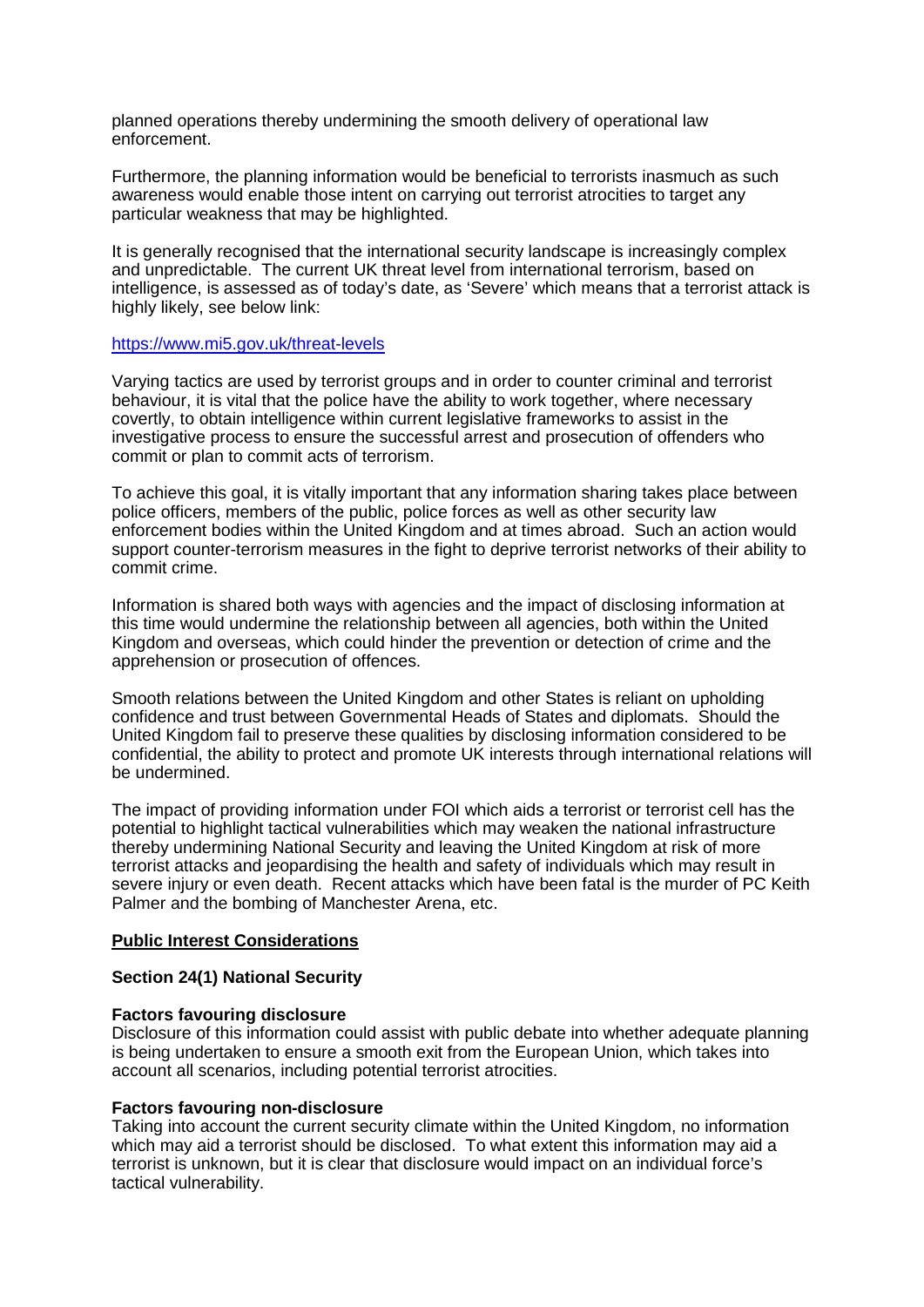The public entrust the Police Service to make appropriate decisions with regard to their safety and protection. The only way of reducing risk is to be cautious with what is placed into the public domain.

The cumulative effect of terrorists gathering information from various sources would be detrimental, as highlighted within the harm above. The more information disclosed over a period of time would provide a more detailed account of the tactical infrastructure of not only a force area but also the country as a whole.

Any incident that results from such a disclosure would by default affect National Security.

### **Section 27(1) International Relations**

### **Factors favouring disclosure**

Disclosure of the requested information would provide openness and transparency by highlighting that South Yorkshire Police is proactively engaging with other law enforcement agencies both at home and abroad as part of the United Kingdom's contingency planning for a no deal Brexit.

#### **Factors favouring non-disclosure**

The importance of building and maintaining goodwill within International Relations cannot be underestimated. To disclose information which is part of a national response should there be a no deal Brexit would undermine the relationship and trust built up between police forces and other international agencies.

#### **Section 31(1)(a)(b) Law Enforcement**

#### **Factors favouring disclosure**

There is a strong public interest in disclosing how the Police Service is currently undertaking contingency planning in the event of a no deal Brexit as this would provide openness, transparency and a better awareness to the public that South Yorkshire Police are proactively and appropriately ready to respond to any fall-out from such a scenario.

#### **Factors favouring non-disclosure**

South Yorkshire Police, other law enforcement agencies and the Police Service generally work together to ensure the effective delivery of operational law enforcement when required. In this case contingency planning would be in line with Government recommendations. Disclosing intricate detail of these plans would enable individuals intend on committing offences to try to use the information to gain an insight into the planned tactical response and capability should a no deal Brexit happen. The information, to all intents and purposes, can be classed as operational intelligence and extremely sensitive at this time.

Public Safety is of paramount importance and to disclose the information requested to the world would undermine the pre-planned operational responses following Brexit within South Yorkshire Police's jurisdiction, would place the safety of the general public at risk.

### **Section 38(1) Health and Safety**

#### **Factors favouring disclosure**

There are a number of tactics available to the Police Service to ensure public safety is at the top of the agenda as well as ensuring public order situations are dealt with appropriately and in line with intelligence available at the time. Disclosure of the information would show that South Yorkshire Police has considered all available options available to them to ensure public safety.